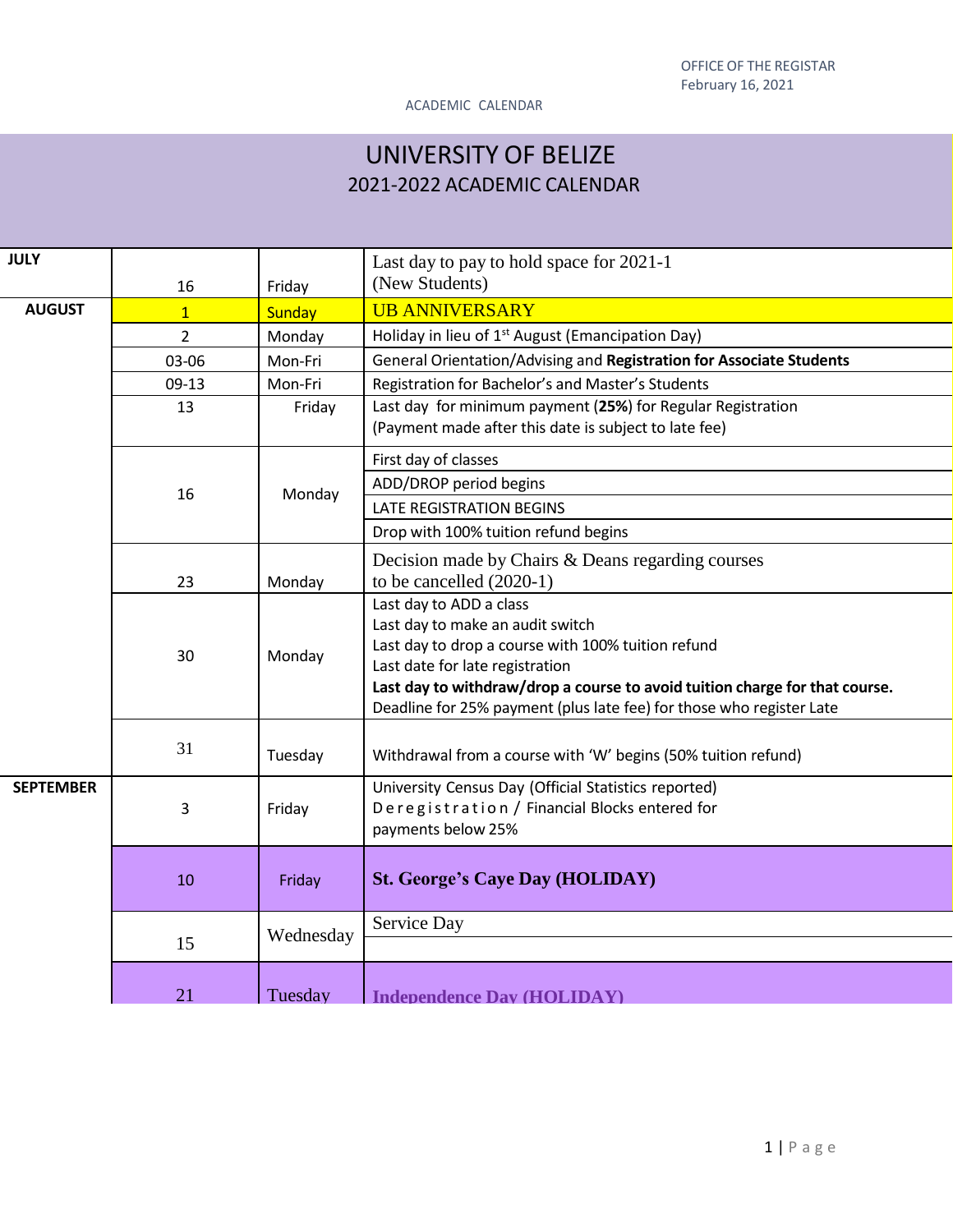|                 | 27           | Monday   | Last day to apply for June 2022<br>PROGRAM COMPLETION.                                                                                                                                                 |
|-----------------|--------------|----------|--------------------------------------------------------------------------------------------------------------------------------------------------------------------------------------------------------|
|                 | 30           | Thursday | 50% of tuition and fee payment deadline<br>Last day to withdraw with 50% tuition refund                                                                                                                |
| <b>OCTOBER</b>  | 4            | Monday   | Last day to withdraw from a course with a "W"<br>Financial Blocks entered for payments below 50%                                                                                                       |
|                 | 5            | Tuesday  | "WP/WF" period begins                                                                                                                                                                                  |
|                 | 11           | Monday   | <b>Recruitment Starts (Admission Team)</b>                                                                                                                                                             |
|                 | 23           | Saturday | <b>Graduation Ceremony</b><br>(Program Completion July & Dec 2020; June and July 2021)                                                                                                                 |
|                 | 29           | Friday   | 75% of tuition and fee payment deadline<br>Withdraw with 25% tuition ends.                                                                                                                             |
| <b>NOVEMBER</b> | $\mathbf{1}$ | Monday   | Financial Blocks entered for payment below 75%                                                                                                                                                         |
|                 | 5            | Friday   | Last day to withdraw from a course with 'WP/WF'                                                                                                                                                        |
|                 | $08-12$      | Mon-Fri  | Early registration period<br>Students set appointments and meet with advisors to select courses<br>for the semester 2021-2 (Jan -May 2022).<br>Payment for Early Registration begins (minimum of 25%). |
|                 | 15           | Monday   | Final Exam Schedule will be posted                                                                                                                                                                     |
|                 | 19           | Friday   | <b>GARIFUNA SETTLEMENT DAY</b><br>(HOLIDAY)                                                                                                                                                            |
|                 | 26           | Friday   | Last day of classes<br>Last day to resign (RE) from the University for the semester<br>without academic penalty.<br>Resignation form must be completed and semester bill paid.                         |
|                 | 30           | Mon      |                                                                                                                                                                                                        |
|                 | 29-01        | Mon-Wed  | Final date to clear off 2021-1 balances<br><b>STUDY DAYS</b>                                                                                                                                           |
|                 | 01           | Tuesday  | <b>Financial Blocks entered</b>                                                                                                                                                                        |
| <b>December</b> | 02           | Thursday | <b>First day of Final Exam</b>                                                                                                                                                                         |
|                 | 10           | Friday   | Last day of Final Exam                                                                                                                                                                                 |
|                 | 10           | Friday   | Last day to submit PROGRAM CHANGE form for semester 2021-2                                                                                                                                             |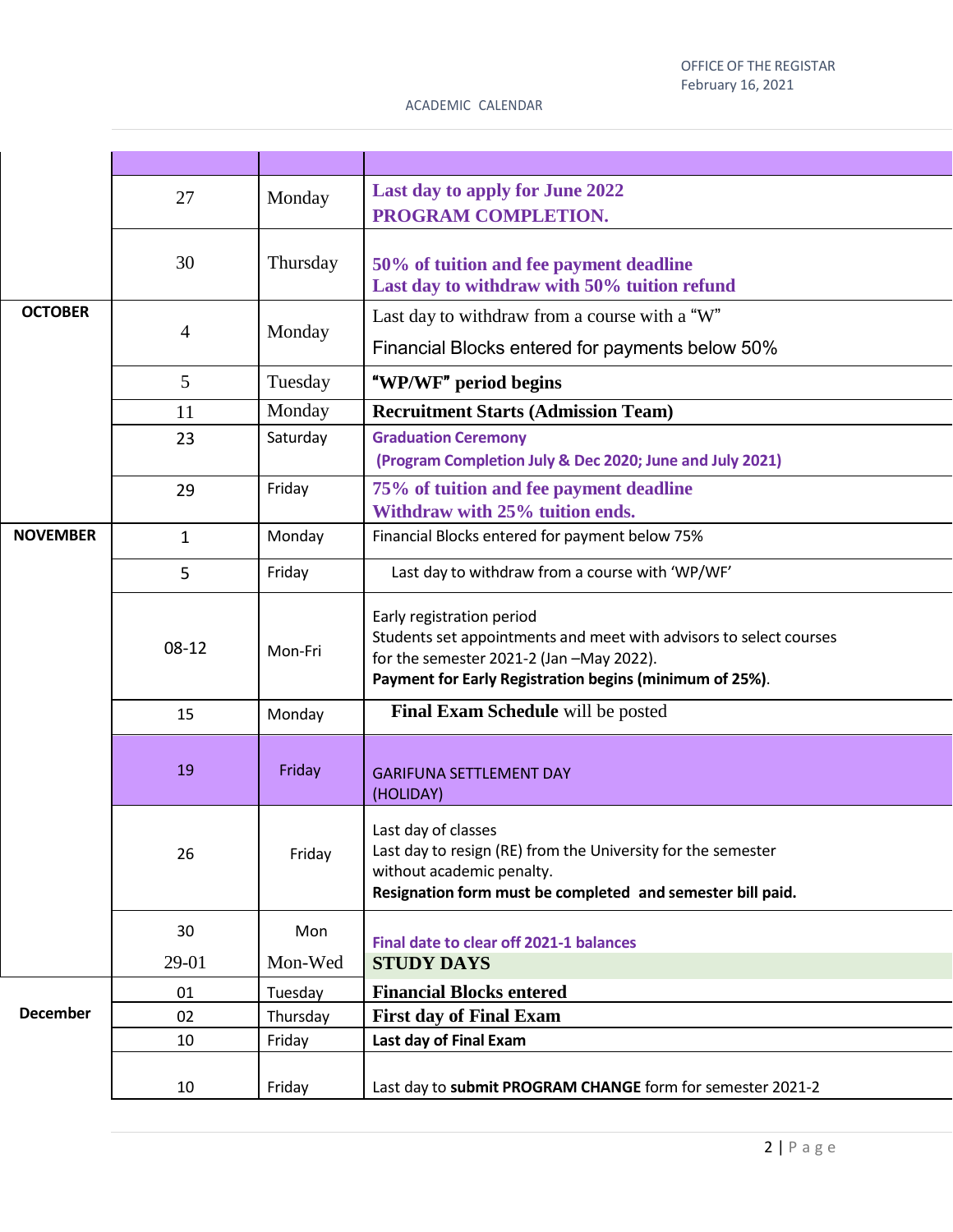| 13    | Monday    | <b>Student Christmas Vacation Begins</b>                                                                                                                         |
|-------|-----------|------------------------------------------------------------------------------------------------------------------------------------------------------------------|
|       |           |                                                                                                                                                                  |
| 15    | Wednesday | Deadline for uploading of grades by Instructors through "Quicktools".                                                                                            |
| 16    | Thursday  | Submission of Grade Sheets by Deans to Office of the Registrar by Noon.                                                                                          |
| 17    | Friday    | <b>Faculty and Staff Christmas Get Together</b>                                                                                                                  |
| 20    | Monday    | <b>Grades released via Student Portal</b>                                                                                                                        |
| 20    | Monday    | <b>Faculty &amp; Staff Vacation Begins</b><br>(Dec 20 - 31st, 2021)                                                                                              |
| 31    | Thursday  | Final date to pay fees and tuition at the Bank for students who Early Registered for<br>Last day for Academic & Financial Clearance for December 2021 Completion |
| 20-31 | Mon-Fri   | <b>University Closure for Christmas and New Year</b>                                                                                                             |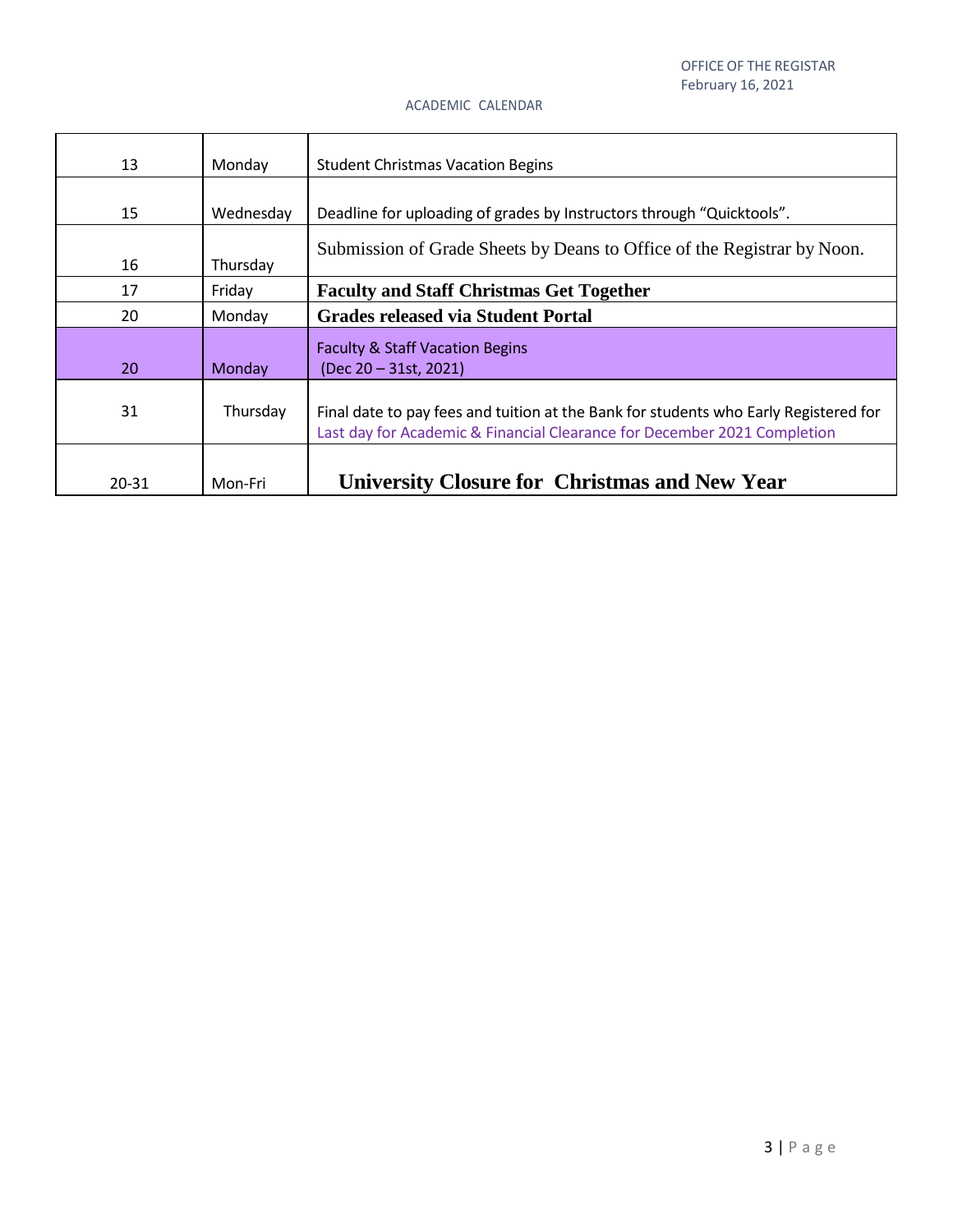#### ACADEMIC CALENDAR **January-July 2022**

# **SEMESTER II**

# **2021-2**

| <b>JANUARY</b> | 1              | Saturday | <b>NEW YEAR'S DAY</b>                                                                                                                  |
|----------------|----------------|----------|----------------------------------------------------------------------------------------------------------------------------------------|
|                | $\overline{3}$ | Monday   | <b>Faculty and Staff returns</b>                                                                                                       |
| 2022           | $\overline{4}$ | Tuesday  | <b>Orientation for New students</b>                                                                                                    |
|                | $4$ to $8$     | Tues-Sat | <b>ADVISING &amp; REGISTRATION for all Associate</b><br><b>Students</b>                                                                |
|                | 10 to 14       | Mon-Fri  | <b>ADVISING &amp; REGISTRATION for all Bachelor</b><br><b>Students</b>                                                                 |
|                | 14             | Friday   | All students who Registered must pay a minimum of<br>(25%) by January 14 to avoid late fee.                                            |
|                |                |          | First day of classes                                                                                                                   |
|                |                |          | Drop-Add period begins                                                                                                                 |
|                | 17             | Monday   | Late registration period begins                                                                                                        |
|                |                |          | Withdrawal with 100% tuition refund begins                                                                                             |
|                |                |          | Audit switch period begins                                                                                                             |
|                | 28             | Friday   | December 2021 Academic Clearance list submitted to<br>the Vice President                                                               |
|                | 28             | Friday   | Last day to add/drop a class                                                                                                           |
|                |                |          | Last day to make an audit switch                                                                                                       |
|                |                |          | Last day for late registration                                                                                                         |
|                |                |          | Last day to pay first installment of 25% with late fee                                                                                 |
|                |                |          | Last day to drop with 100% tuition and Fees refund                                                                                     |
|                |                |          | Students who do not drop course(s) by this date will<br>be charged in full and may also receive 'F' grade if<br>not attending classes. |
|                |                |          |                                                                                                                                        |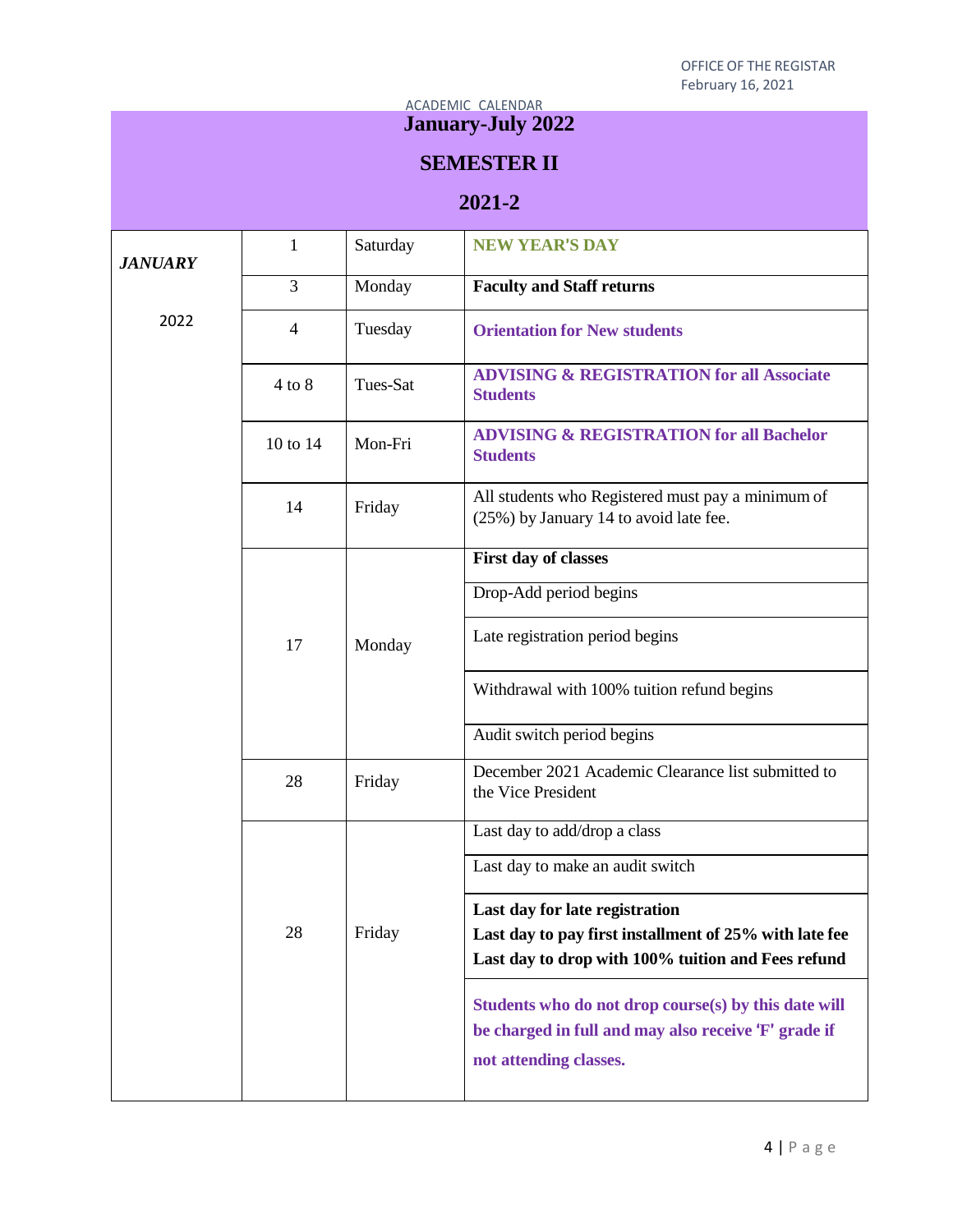|              | 28                | Friday    | <b>Admission application Early Bird deadline for 2022-</b><br>2023                                                                  |
|--------------|-------------------|-----------|-------------------------------------------------------------------------------------------------------------------------------------|
|              | 29                | Saturday  | Withdrawal from a course with a 'W' begins                                                                                          |
|              |                   |           | Withdrawal with 50% tuition refund begins                                                                                           |
| February     | 1                 | Tuesday   | Last day to pay 25% minimum payment with \$50 late<br>fee                                                                           |
|              | 4                 | Friday    | University Census Day (Official statistics reported)                                                                                |
|              | 21                | Monday    | Last day to apply for Summer Completion. (JULY<br>2022)                                                                             |
|              | 28                | Monday    | Last day to make 50% payment of Tuition and Fees<br>Last day to withdraw with 50% tuition refund                                    |
|              | $\mathbf{1}$      | Tuesday   | Withdrawal with 25% refund begins                                                                                                   |
|              | 04 TO 07          | Fri-Mon.  | La Routa Maya                                                                                                                       |
| <b>March</b> | 9                 | Wednesday | * National Heroes and Benefactors Day                                                                                               |
|              | 10                | Thursday  | Last day to withdraw from a course with a 'W'                                                                                       |
|              | 11                | Friday    | 'WP'/'WF' period begins                                                                                                             |
|              | 31                | Thursday  | Withdrawal with 25% ends<br>Last day to make 75% payment of Tuition and Fees.                                                       |
| <b>April</b> | $\mathbf{1}$      | Friday    | Withdrawal with 0% refund begins                                                                                                    |
|              | 12 to 18<br>April | Mon-Mon   | <b>EASTER BREAK</b>                                                                                                                 |
|              | 19 to 23          | Tues -Fri | <b>Early Registration for Summer</b><br>(Students set appointments and meet with advisors to<br>select courses for Summer, 2021-3). |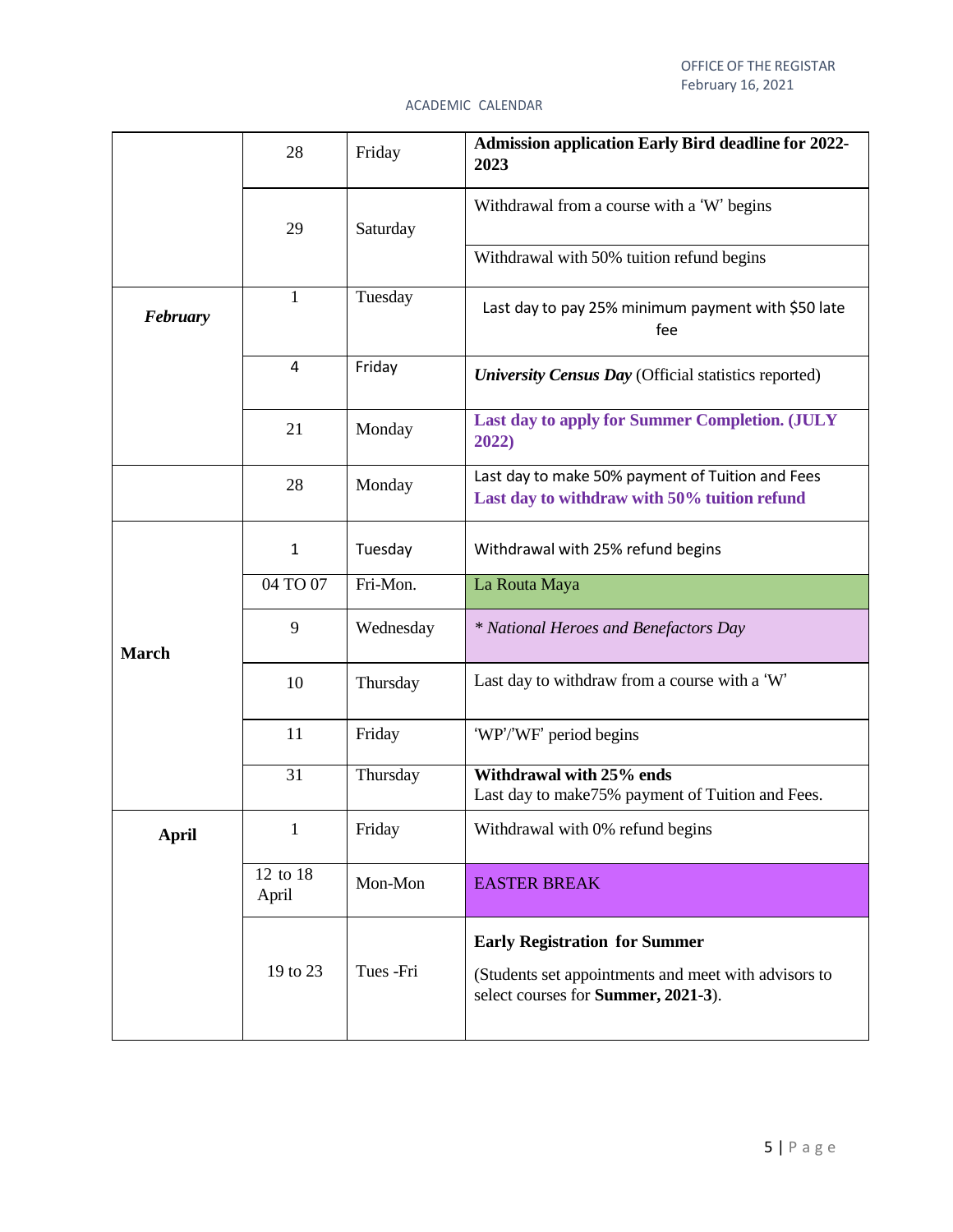|              | 21                 | Thursday       | Last day to withdraw from a course with a 'WP'/'WF'                                       |
|--------------|--------------------|----------------|-------------------------------------------------------------------------------------------|
| <b>April</b> | 22                 | Friday         | <b>Faculty &amp; Staff UB ACTIVITY</b>                                                    |
|              | 30                 | Friday         | Last day to apply for December 2022 completion.<br>Last day to clear off 2021-2 Balances. |
| May          | 2 In lieu of<br>01 | Monday         | * Labour Day (Holiday)                                                                    |
|              | 6                  | Friday         | Last day to resign from the University for the semester                                   |
|              |                    |                | Last day of classes                                                                       |
|              | 07 to 11           | Sat to Wed     | <b>Study days</b>                                                                         |
|              | 12 to 20           | Thurs - Friday | <b>Final exam period</b>                                                                  |
|              | 20                 | Friday         | Last day to submit program change form                                                    |
|              | 23                 | Monday         | Student summer vacation begins                                                            |
|              | 24                 | <b>Tuesday</b> | Sovereign's Day/Commonwealth Day                                                          |
|              | 27                 | Friday         | Deadline for Instructors to upload grades in Quicktools                                   |
|              | 30                 | Monday         | <b>DEANS TURN IN GRADE REPORTS TO THE</b><br><b>REGISTRAR'S OFFICE BY 1:00 P.M.</b>       |
|              | $\mathbf{3}$       | Friday         | Grade Reports available to students online                                                |
|              | 06 to 10           | $Mon-Fri$      | <b>Registration for Summer</b>                                                            |
| June         | 20                 | Mon-Fri        | <b>Faculty Vacation Begins (June 20 to July 29)</b>                                       |
|              | 20                 | Monday         | <b>UB Summer Session starts</b>                                                           |
|              |                    |                | Summer 20 <sup>st</sup> June to 22nd July 2022                                            |
|              |                    |                |                                                                                           |